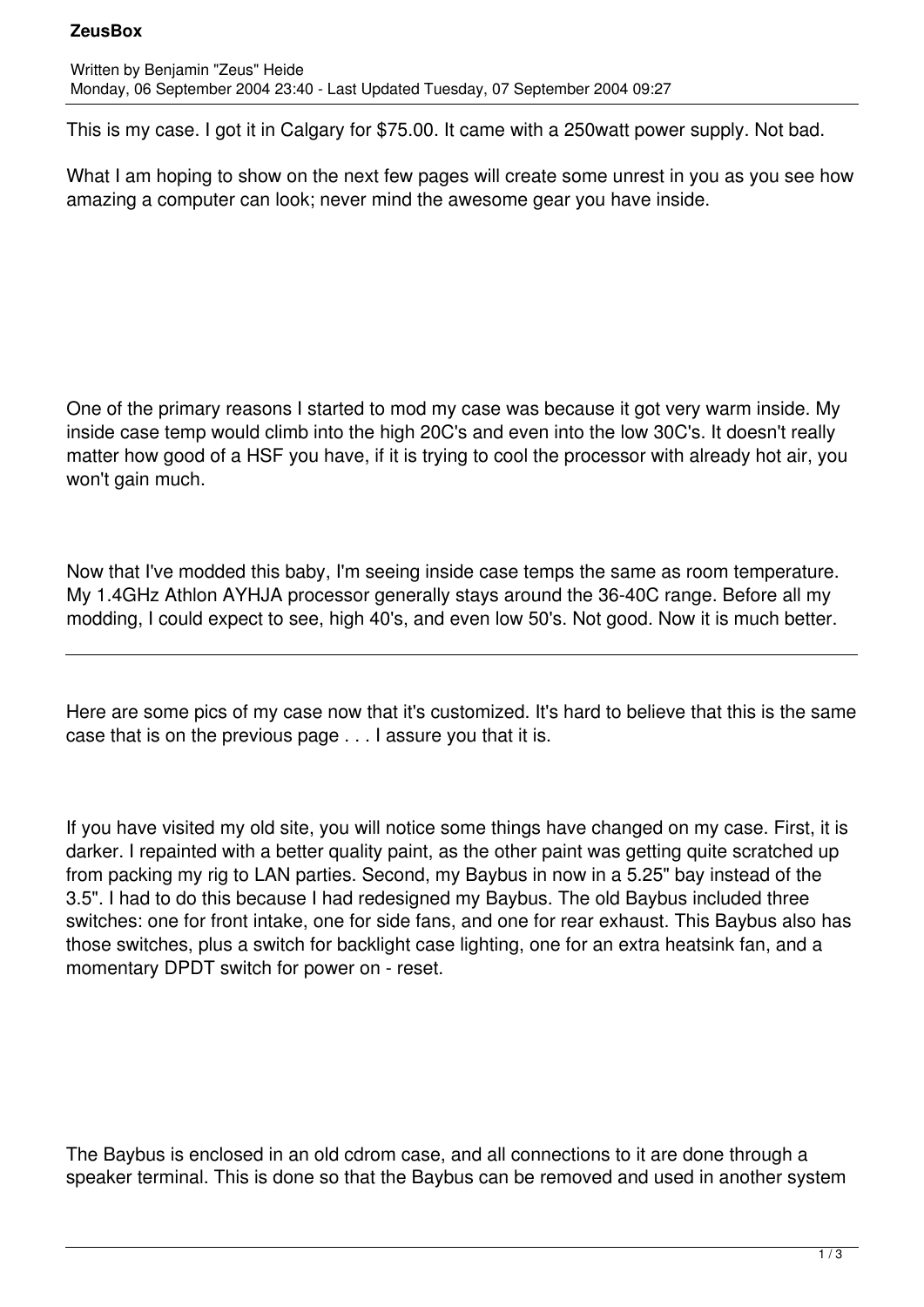## **ZeusBox**

if required.

Here is a close-up shot of my Baybus:

The three switches on the left are SPST that operate fans and super bright LED's. The next switch is for case lighting, and is indicated by a green led when on, and an amber led when off. The next switch is for my HSF, and is also indicated by green-on, and amber-off. The farthest switch on the right is my fav. This switch is to power on my computer when switched up, and to reset when switched down.

I also still have my headphone and mic jacks on the front of my case. These are also incorporated into the cdrom case and can be quickly removed.

I added an oversized fan to the rear of my case to exhaust all of the hot air that this rig produces. The rear fan is a Sunon 120mm 98cfm fan. I also have an Enermax 431watt dual fan psu exhausting hot air. I need some serious case cooling for the hardware I have inside. My rigs specs: 1.4Ghz T-bird @ 1.533 GHz, 256Mb PC133 cas2 Micron ram, 24x10x40x Aopen burner, Toshiba 16x48x DVD. 40GB Maxtor Diamond Max+ ATA100 HD, 1.1GB WesterDigital HD. MSI GeForce2Ti 64MB @ 266/450 (will be modding to all copper cooler, expect speeds to increase), S3Trio (dual monitor support), SBLive!5.1, USR Hardware Modem, DLink 538+TX nic.

All of this gear produces over 150 watts of heat! That's like having two 75watt light bulbs in a tin box and not expecting the box to get warm! Not gonna happen, that why I mod. heh.